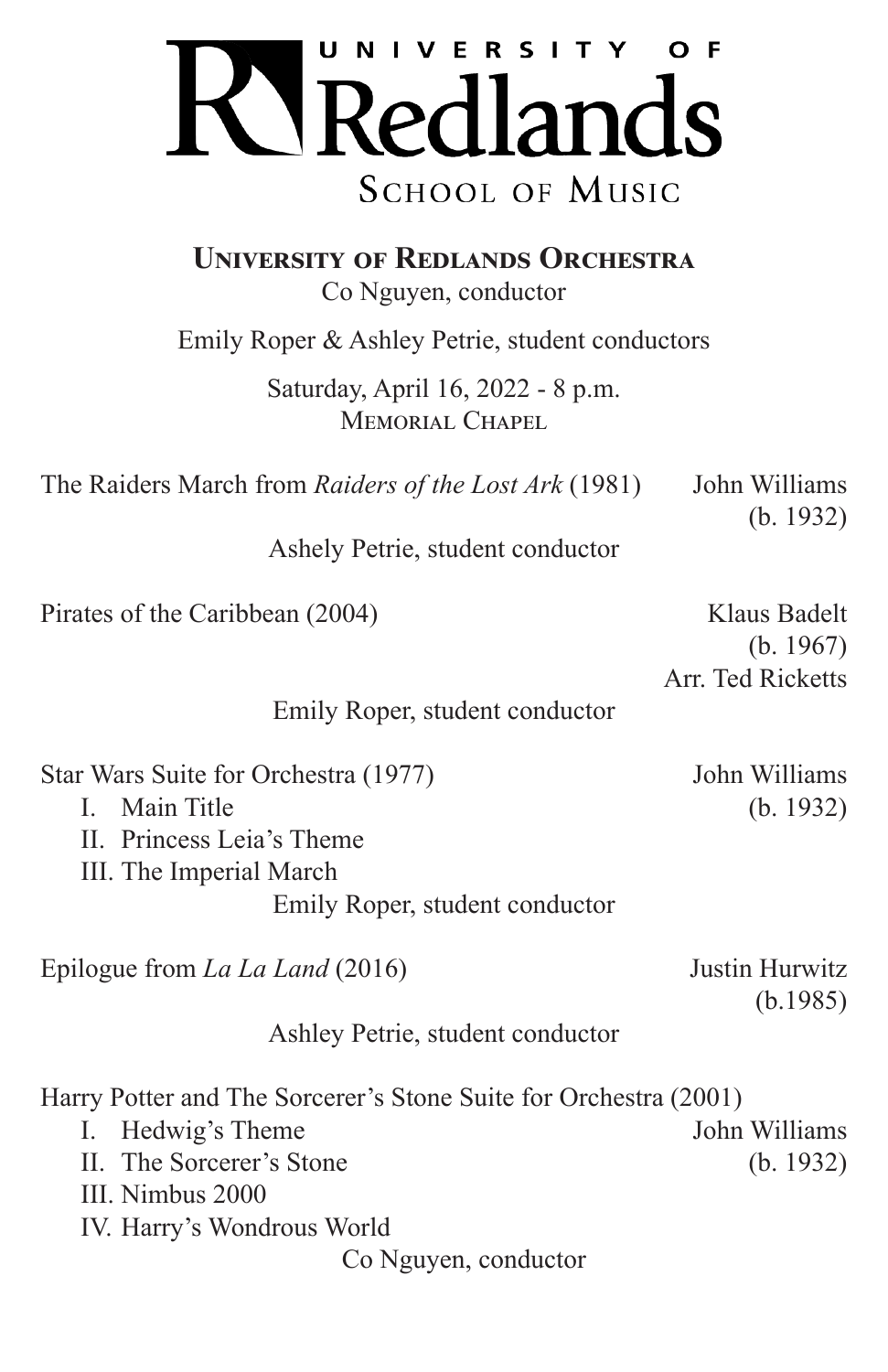## **UNIVERSITY OF REDLANDS ORCHESTRA**

FIRST VIOLIN

Jace Elliott, concertmaster Austin Charles-Marcel, co-concertmaster Sophia Huang Leslie Gonzalez Emma Sandbothe Steve Huber Mui Yee Chu

SECOND VIOLIN Wendy Lai, principal Emmanuel Louis Panganiban Ramiro Tapia Celeste Ramos Alexander Knecht

VIOLA Megan Susuico-Scott, principal Vincent Francis Lillian Guthrie James Dong Dae Kwon Dan Liu

CELLO Anne Ragni, principal Jessica Ball Abigail Rodriguez Stephanie Shen Jacob Quijada

**BASS** Fatima Baeza, principal Dakota Otis Josh Grothem

**FLUTE** Christopher Figueroa, principal Paige Scalise Christian Hillis, piccolo and alto flute Jair Lopez

OBOE Brooke Braden, principal Kaitlyn Dennis Lynnette Kobernik, english horn

CLARINET Jose Becerra, principal Andrew Espinosa Jehsica Castle, bass clarinet David Johnson, Eb clarinet

BASSOON Katherine Hartman, principal Paul Curtis, second and contrabassoon

**SAXOPHONE** Rowan Glover Jeffrey Boehl Travis Woliung

**PERCUSSION** Tim Laguna, principal Matthew Tashima Aidan Conley, drumset Emily Roper Jackson Roberg